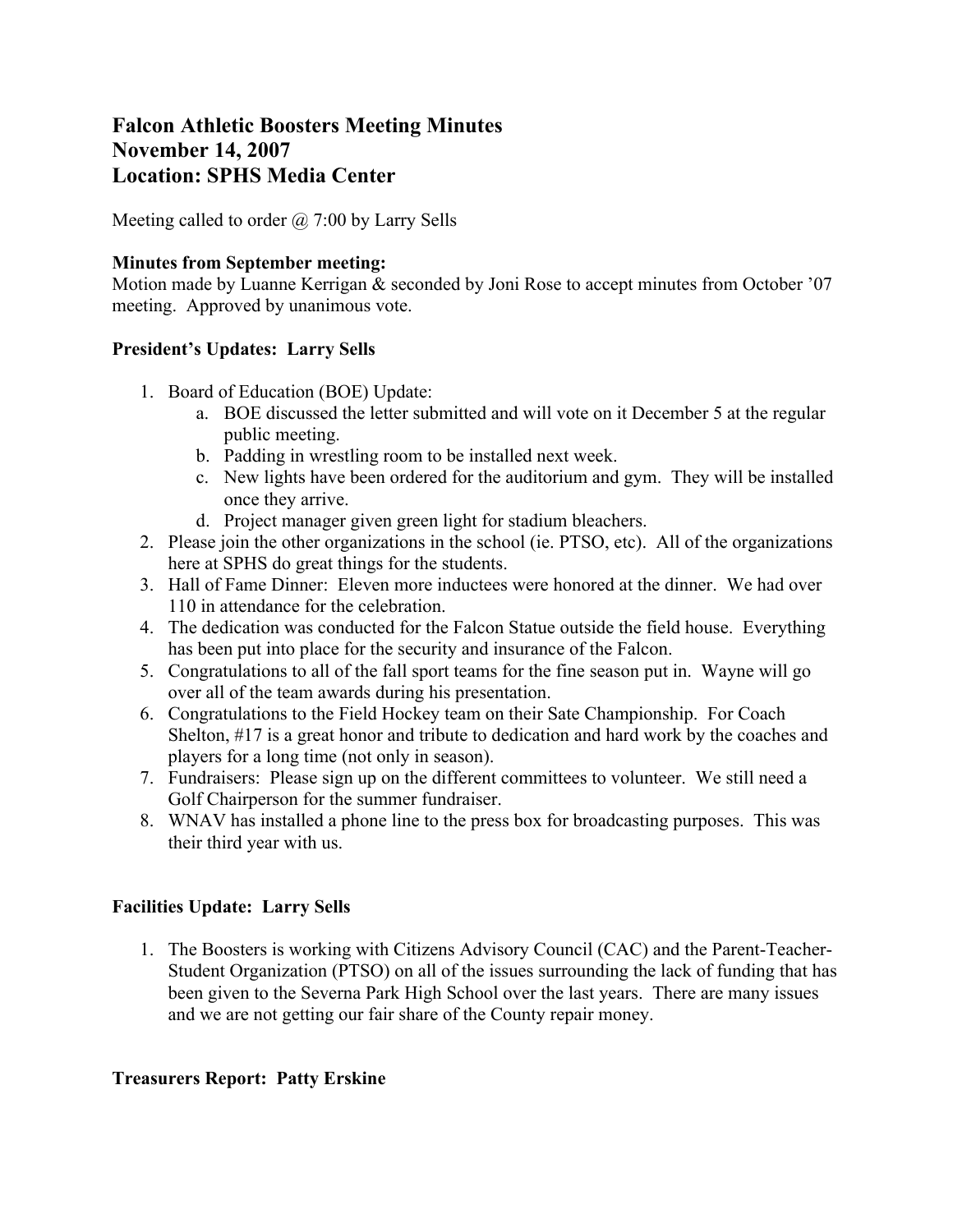All accounts are current. It has been a very busy month so far for transactions and we are making sure everything is correct. The highlights from the report prepared by "Korwek & Company, PA" are as follows:

| <b>Total Assets</b>      | \$202,576.91 |  |  |
|--------------------------|--------------|--|--|
| <b>Total Liabilities</b> | \$105,475.87 |  |  |
| <b>Total Equity</b>      | \$97,101.04  |  |  |

#### **Membership Report: Beth Wiley**

Over 354 families have signed up; and the total receipt for membership dues is \$20,350. All team representatives must make sure that Beth receives your team roster so, if the team achieves 100% membership, she can get that money to you ASAP. The following teams reached 100% membership: V Girls Soccer, V Field Hockey, V Boys Soccer. Booster packets are ready for the winter sport teams.

#### **Concessions Report: Luanne Kerrigan**

The outside stands are shutdown for the winter. *Luanne is looking for more Concession Managers for the spring.* We need to make sure all personnel working in the concession stands are 18 years and older for insurance purposes. Also, the team representatives have been contacted for manning the booths for the winter home sports. Please make sure you are on time and with the required number of people. We are offering more choices for our customers but that means that we probably need more help in the booth to support this endeavor. Also, we will be opening for any playoff games that we may host. Volunteers will be requested.

#### **Athletic Director's Report: Wayne Mook**

The following are updates on projects/issues for the Athletic Department:

- 1. Stadium bleacher renovations will start after the last home football game (11/27 after Thanksgiving) and are to be complete by February 29, 2008.
- 2. The wrestling pads will be installed over the Thanksgiving break.
- 3. Winter sports packets are ready if you would like to pick them up.
- 4. 11/15 is first practice for winter sports.
- 5. The following teams won their respective County Championships: Volleyball, Boys Soccer, Girls soccer, Boys Cross Country, and Girls Cross Country.
- 6. The following teams won Regional Titles: Boys Soccer, Girls Soccer, and Field Hockey.
- 7. The Field Hockey Team won the Maryland State 4A State Championship.
- 8. We are starting to replace the State Championship Banners in the Gym. They will be phased in over time. We are doing them a different way in that instead of one banner per team, there will be a banner for every State Championship won.
- 9. The indoor bleachers will be inspected on 11/21. The new bleachers have included with them a strobe light when they are being stowed or expanded, and are electrically operated.